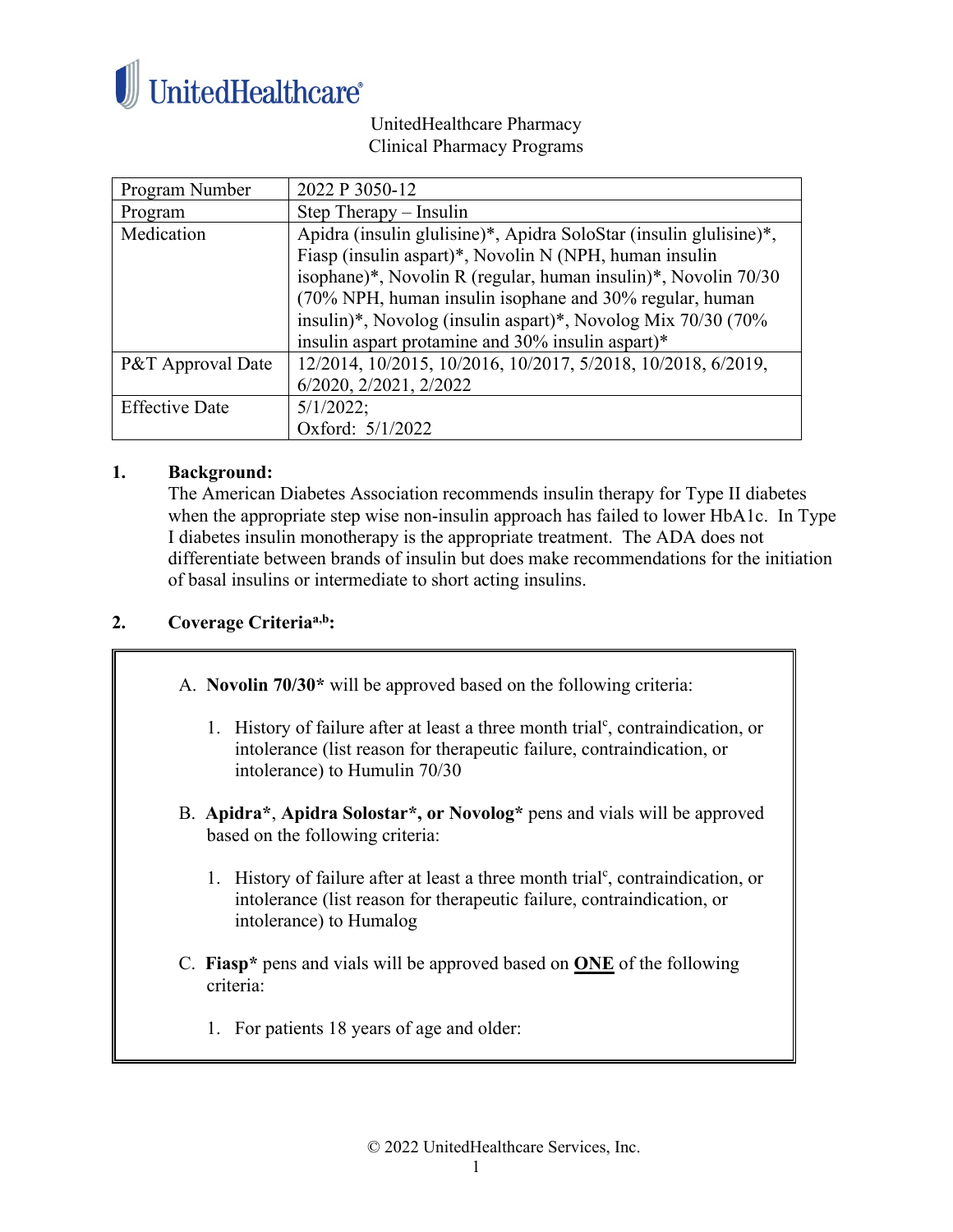

a. History of failure after at least a three month trial<sup>c</sup>, contraindication, or intolerance (list reason for therapeutic failure, contraindication, or intolerance) to **BOTH** of the following: (1) Humalog (2) Lyumjev 2. For patients less than 18 years of age: a. History of failure after at least a three month trial<sup>c</sup>, contraindication, or intolerance (list reason for therapeutic failure, contraindication, or intolerance) to Humalog D. **Novolin N\*** will be approved based on the following criteria: 1. History of failure after at least a three month trial<sup>c</sup>, contraindication, or intolerance (list reason for therapeutic failure, contraindication, or intolerance) to Humulin N E. **Novolin R\*** will be approved based on the following criteria: 1. History of failure after at least a three month trial<sup>c</sup>, contraindication, or intolerance (list reason for therapeutic failure, contraindication, or intolerance) to Humulin R F. **Novolog Mix 70/30\*** pens and vials will be approved based on the following criteria: 1. History of failure after at least a three month trial<sup>c</sup>, contraindication, or intolerance (list reason for therapeutic failure, contraindication, or intolerance) to Humalog 75/25 **Authorization will be issued for 12 months** <sup>a</sup> State mandates may apply. Any federal regulatory requirements and the member specific benefit plan coverage may also impact coverage criteria. Other policies and utilization management programs may apply. b In Florida, Maine, and Tennessee only, diabetes medications may be approved based on both of the following: 1) Provider attests use of this product is medically necessary; and- 2) If applicable, clinical characteristics exist that preclude the use of the covered preferred alternative(s) and use of the covered preferred alternative(s) could result in worsening of patient's condition or inadequate treatment (document alternatives and clinical information related to worsening/inadequate treatment).  $c$  For Connecticut business, only a 60-day trial will be required. For Kentucky business, only a 30-day trial will be required.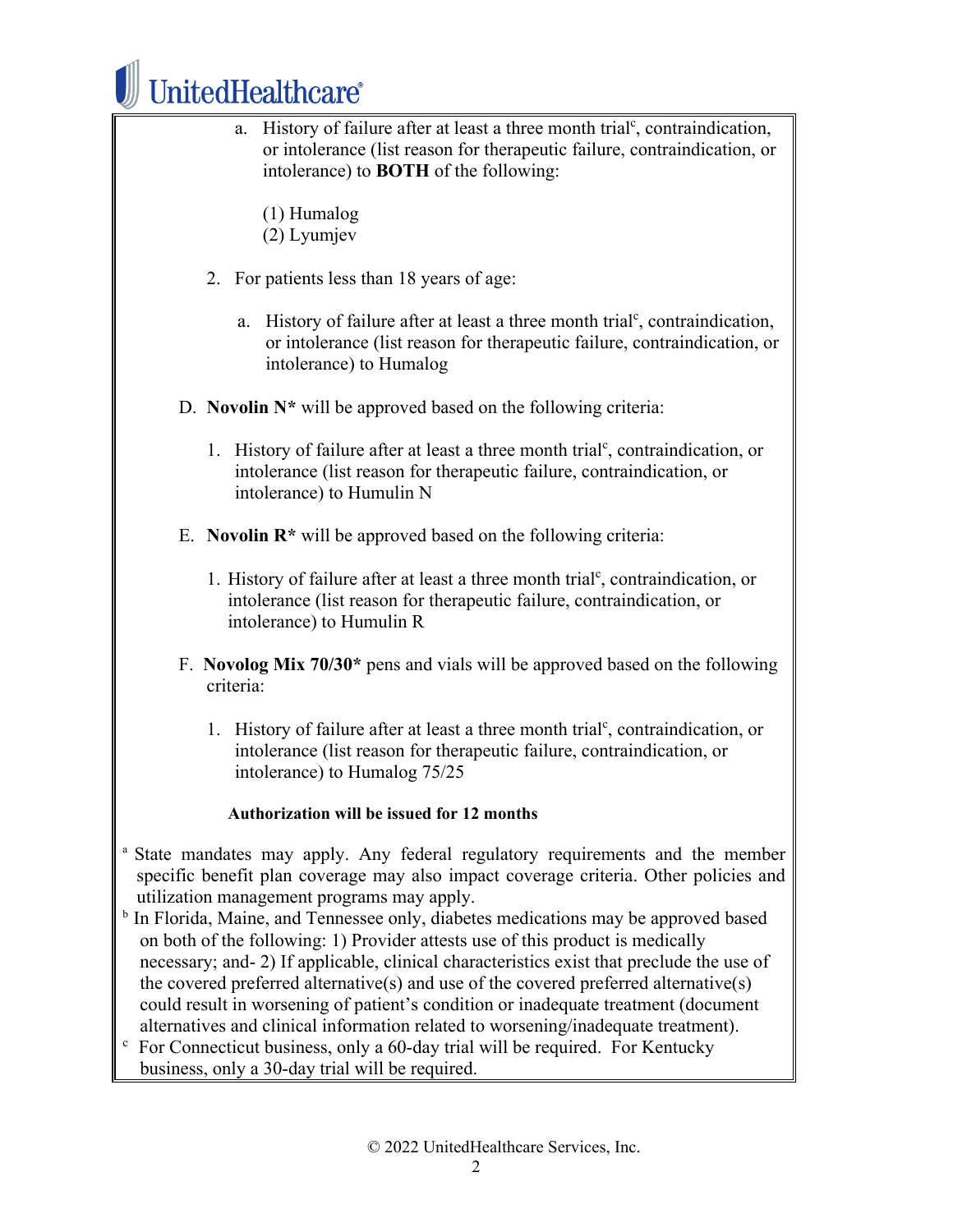

## **3. Additional Clinical Rules:**

- Notwithstanding Coverage Criteria, UnitedHealthcare may approve initial and reauthorization based solely on previous claim/medication history, diagnosis codes (ICD-10) and/or claim logic. Use of automated approval and re-approval processes varies by program and/or therapeutic class
- Supply limits may be in place.

\*Typically excluded from coverage.

## **4. References:**

- 1. Novolog [package insert]. Plainsboro, NJ: Novo Nordisk Inc. October 2021.
- 2. Novolin 70/30 [package insert]. Plainsboro, NJ: Novo Nordisk Inc. April 2021.
- 3. Humulin 70/30 [package insert]. Indianapolis, IN: Eli Lilly. November 2019.
- 4. Humalog [package insert]. Indianapolis, IN: Eli Lilly. November 2019.
- 5. Apidra [package insert]. Bridgewater, NJ: Sanofi Aventis. December 2020.
- 6. American Diabetes Association Pharmacologic Approaches to Glycemic Treatment: Standards of Medical Care in Diabetes. Clinical Diabetes. 2021 Jan 44(1): S111- S124.
- 7. Novolin N [package insert]. Plainsboro, NJ: Novo Nordisk Inc. November 2019.
- 8. Novolin R [package insert]. Plainsboro, NJ: Novo Nordisk Inc. November 2019.
- 9. Humulin N [package insert]. Indianapolis, IN: Eli Lilly. November 2019.
- 10. Humulin R [package insert]. Indianapolis, IN: Eli Lilly. November 2019.
- 11. Fiasp [package insert]. Plainsboro, NJ: Novo Nordisk Inc. December 2019.

| Program               | Step Therapy- Insulin                                             |
|-----------------------|-------------------------------------------------------------------|
| <b>Change Control</b> |                                                                   |
| 12/2014               | New program                                                       |
| 10/2015               | Added authorization period. Separated out Novolog Mix 70/30       |
|                       | criteria. Added Maryland Continuation of Care                     |
| 7/2016                | Added Indiana and West Virginia coverage information.             |
| 10/2016               | Removed Humulin from step one agents for Novolin 70/30.           |
|                       | Administrative changes.                                           |
| 2/2017                | Administrative change. Oxford effective date updated.             |
| 10/2017               | Added Fiasp to criteria. State mandate reference language         |
|                       | updated. References updated.                                      |
| 5/2018                | Added statement that Fiasp is typically excluded from coverage.   |
| 10/2018               | Retire program for $1/1/2019$ .                                   |
| 6/2019                | Program re-implemented. Updated to note all targeted products     |
|                       | are typically excluded from coverage. Updated references.         |
| 6/2020                | Annual Review. Updated references.                                |
| 2/2021                | Updated criteria for Fiasp to require a trial of both Humalog and |
|                       | Lyumjev for patients 18 years old and older.                      |
| 8/2021                | Administrative change to add Oxford effective date.               |

© 2022 UnitedHealthcare Services, Inc.